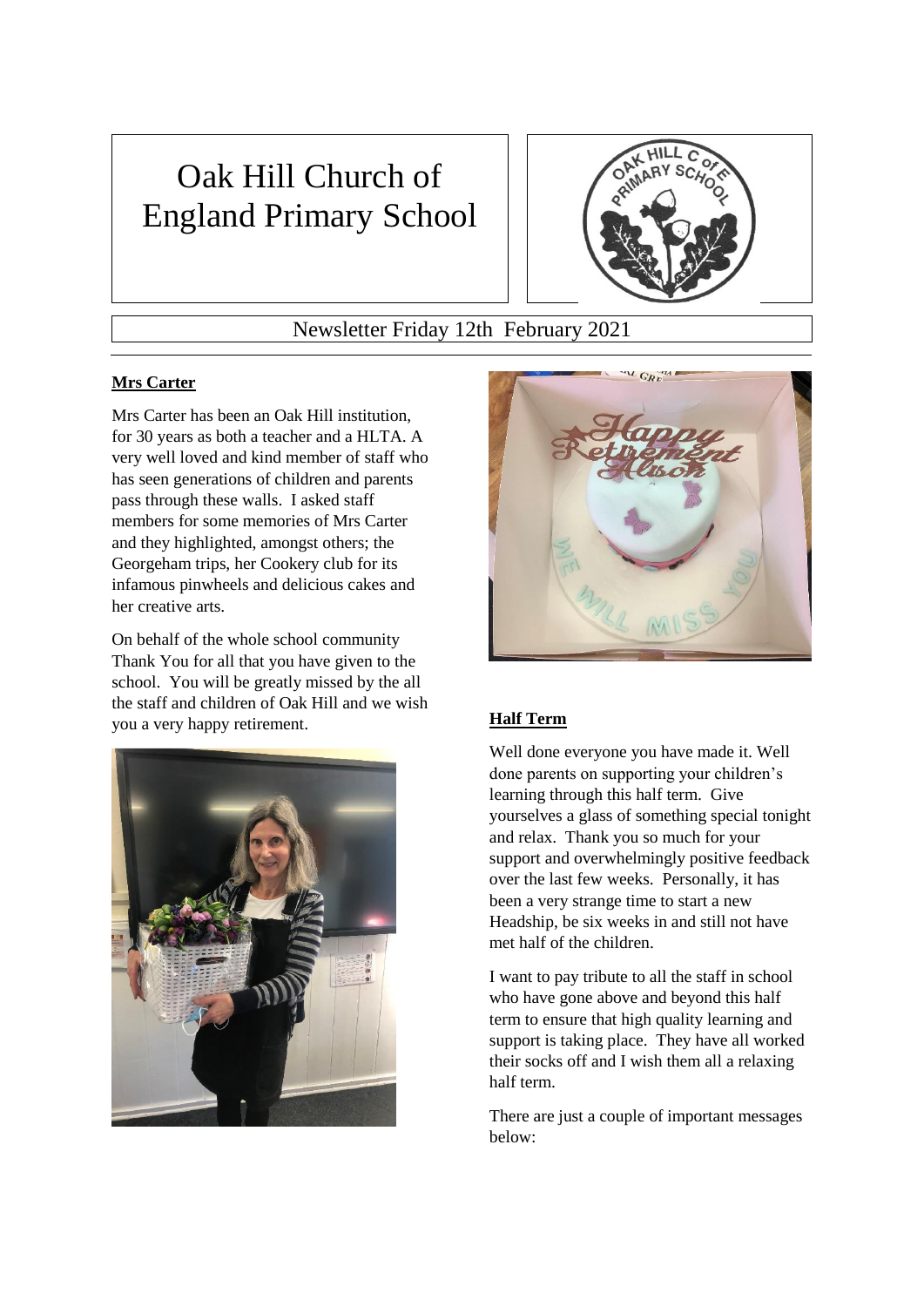1. If your child tests positive for coronavirus (COVID-19), having developed symptoms within 48 hours of being in school, (Saturday 13th Feb or Sunday 14th Feb), please contact the school by email at

head@oakhill.gloucs.sch.uk . Please type 'Positive Covid Test' in the subject line as other emails may not being responded to during the February Half-Term Break. I will continue to check emails at 9am on Saturday and Sunday.

2. Where a pupil tests positive for coronavirus (COVID-19), having developed symptoms more than 48 hours since being in school parents and carers should follow contact tracing instructions provided by NHS Test and Trace.

3. First week back: If your child is part of the Critical Worker provision and will be off school because of COVID Self-isolation or general illness please email head@ before Monday 22<sup>nd</sup> February. Any emails from Monday  $22<sup>nd</sup>$  can be addressed to the admin email.

#### **Safer Internet Day**

E-safety and the use of the Internet have been taken to a new level thanks to remote learning, so much of all our lives has been spent in front of a screen! We are very aware as a school of the pressures parents feel in ensuring that children remain safe online.

If you need any further help these are good sites to use:

https://www.saferinternet.org.uk/advicecentre/parents-and-carers https://www.ceop.police.uk/safety-centre/ reporting bullying https://www.iwf.org.uk/ reporting child sexual abuse images https://www.thinkuknow.co.uk/ - advice https://pegi.info/ - advice about video game ratings https://www.net-aware.org.uk/ - guide to social media, game sites



#### **Half Term**

Just a reminder that we break up for half term on Friday 12th February. School will reopen on Tuesday 23rd February. Monday 22nd is a school INSET day.

#### **Green Fields Trust**

We would like to say a massive thank you to the Green Fields Trust. As a school we have been very fortunate to benefit from funding for the Provision of Forest School Equipment and Supplies from the Gretton Solar Farm Ltd through Green Fields Trust [\(www.greenfieldstrust.co.uk\)](http://www.greenfieldstrust.co.uk/). With their generous grant, we have made numerous improvements to the Forest School area at Dumbleton and purchased pond dipping supplies to be used at Alderton. As a result of these improvements, the children will be provided with opportunities to grow vegetables and plants and learn about local wildlife through observation and the enhancement of the wildlife habitats. Children at the Alderton base will also be able to benefit from learning more about pond life and pond habitats as a result of the funding.

#### **Revamp of CBBC**

We have been asked to highlight that there has been a major revamp to CBBC on Youtube;

"We are uploading videos to it daily that are suitable for 5-11 year olds. We have all the top CBBC brands on here, with a wide range of genres from factual shows, news, dramas, comedy to entertainment. Programmes like Horrible Histories, Blue Peter, Newsround, The Next Step, Saturday Mash-Up, Operation Ouch, the Playlist, the Dumping Ground, Heirs of the Night and Jamie Johnson. We are also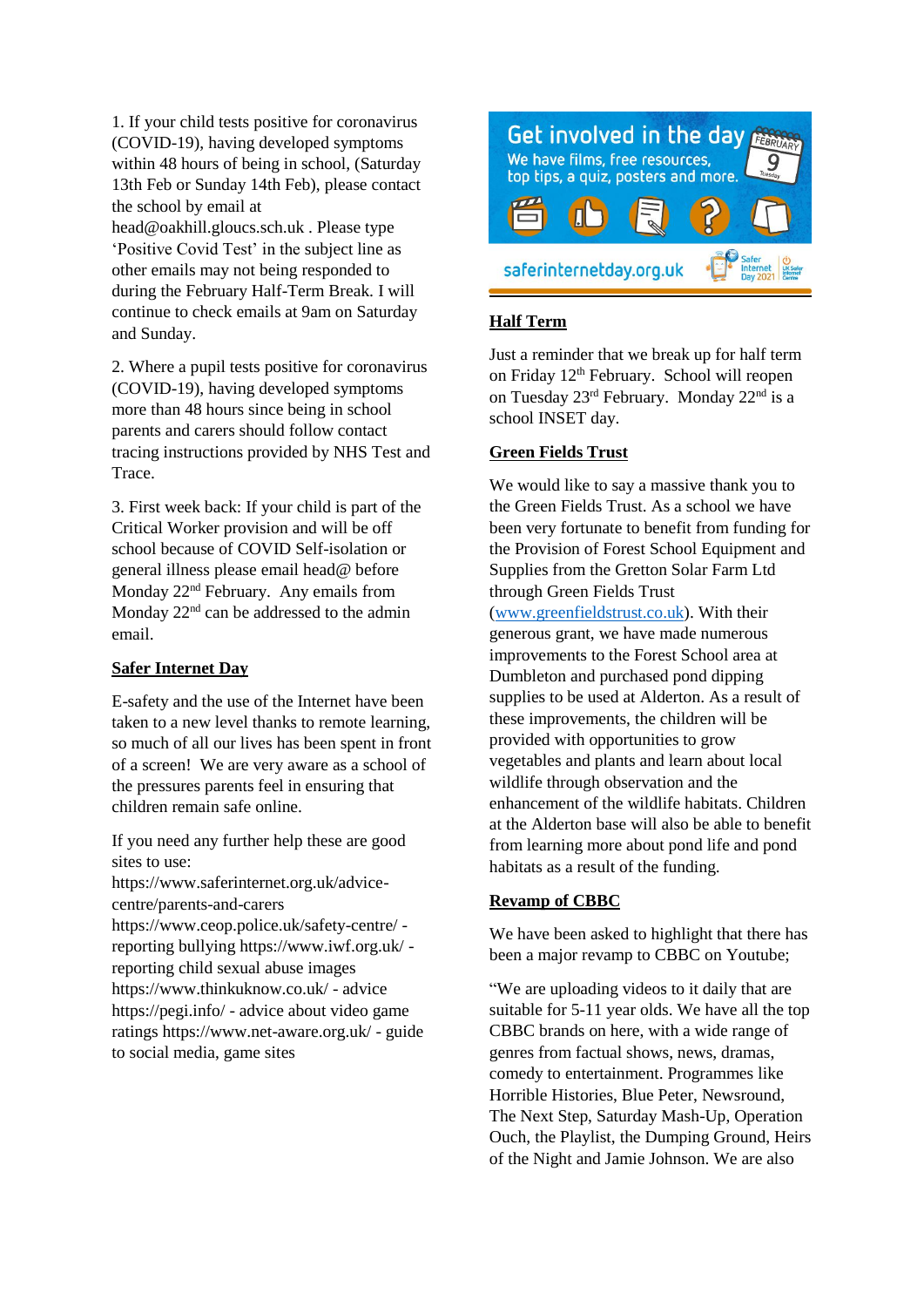welcoming back Dani Harmer in the brilliant new programme My Mum Tracy Beaker".



#### **Church Service in Alderton**

Please find attached my Reflection for Sunday 14th February 2021. [Happy Valentine's Day]

Topic: Morning Prayer

Time: 10:00 AM London

Join Zoom Meeting for Morning Prayer on Sunday

[https://us04web.zoom.us/j/79812573605?pwd](https://us04web.zoom.us/j/79812573605?pwd=V0w2MEhPcDZYQTJpajR1bm90dmUzUT09) [=V0w2MEhPcDZYQTJpajR1bm90dmUzUT0](https://us04web.zoom.us/j/79812573605?pwd=V0w2MEhPcDZYQTJpajR1bm90dmUzUT09) [9](https://us04web.zoom.us/j/79812573605?pwd=V0w2MEhPcDZYQTJpajR1bm90dmUzUT09)

Meeting ID: 798 1257 3605

Passcode: EJ8WjH

*Oak Hill Parishes Lenten Journey of Reflection & Prayer* **Join Zoom Meeting link for Lenten Journey**

**[https://us04web.zoom.us/j/71065091971?pw](https://us04web.zoom.us/j/71065091971?pwd=ZFRPc041TlUzWlZ6RE92WVFNZ0padz09) [d=ZFRPc041TlUzWlZ6RE92WVFNZ0pad](https://us04web.zoom.us/j/71065091971?pwd=ZFRPc041TlUzWlZ6RE92WVFNZ0padz09)**

**[z09](https://us04web.zoom.us/j/71065091971?pwd=ZFRPc041TlUzWlZ6RE92WVFNZ0padz09) [Meeting ID: 710 6509 1971] [Passcode: fY01D0]**

#### **Maple Class**

We have had a very exciting week in Reception, as the children have been learning about the Police, and we had to investigate the case of the stolen chocolate cake! Maple Class examined the clues and put together some wanted posters and evidence sheets, which they used to catch the culprit. It turned out to be Miss Gunter who ate the chocolate cake! We also had a fantastic interview with Alastair Parker, who works for Gloucestershire Police and he kindly answered all of our questions, teaching us so much about the role of the Police. It was very inspiring. We have also been exploring measures this week, and had a lot of fun measuring people and objects around the house! Well done to all of Maple Class for their fantastic work this half term. I am very proud of how well they have adapted to home learning and of all their efforts!



#### **Oak Academy**

Oak Academy is now data free access for all. The following networks have signed up to ensure that access to all Oak Academy resources are free with no data charges; Vodafone, EE, BT, GiffGaff, Three, SMARTY, Tesco, Sky, Virgin, Plusnet and O2. This is great news.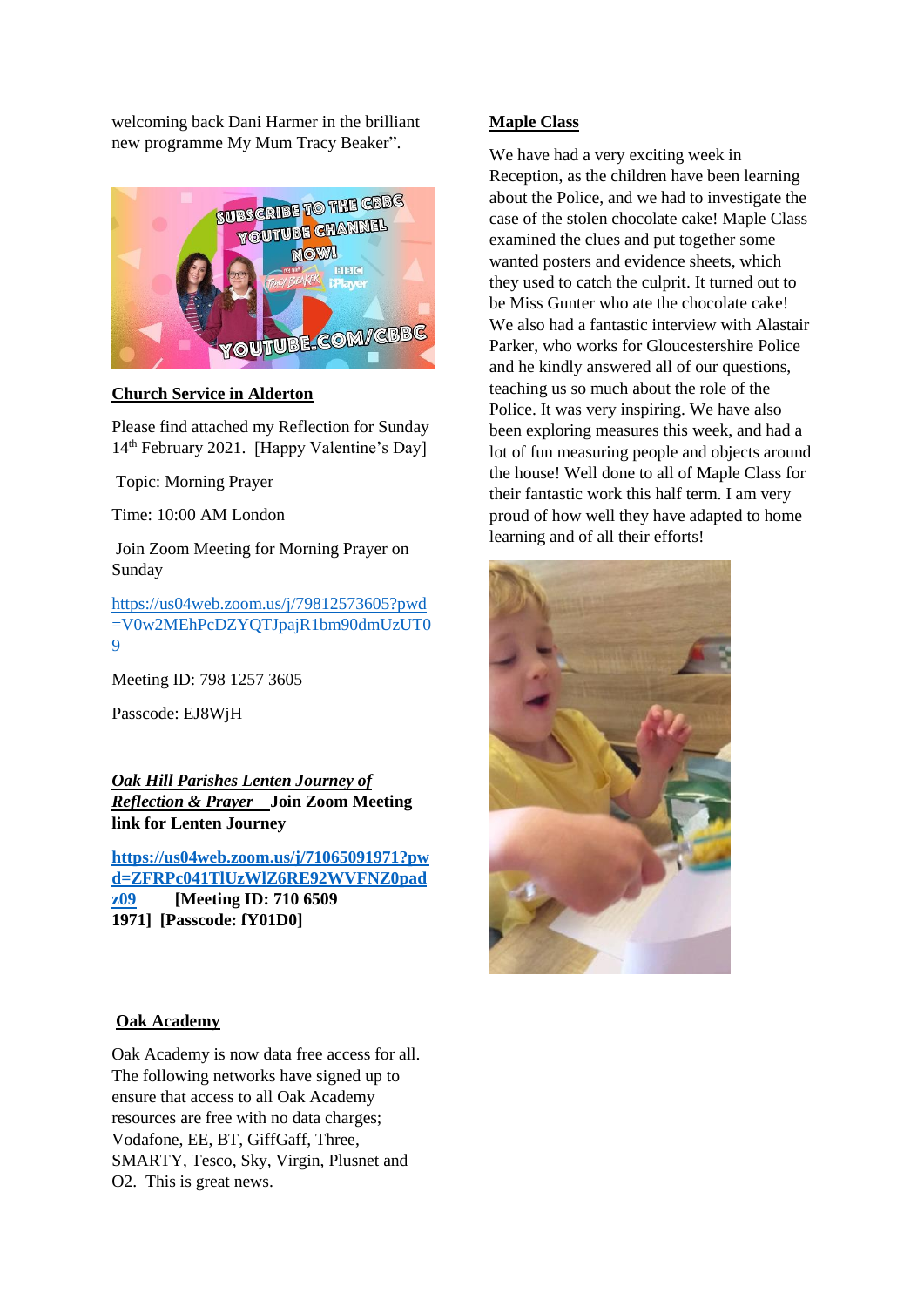



#### **Willow Class**

This week in Willow class we have enjoyed finishing off our topic on the Amazon Rainforest. We have learnt about the different layers which make up a rainforest and the animals that we might find as we climb up through the canopy. We then went onto build our own rainforests! In Maths Year 1 have been finishing off their place value unit and have been ordering numbers to 50. Year 2 have begun a new unit on statistics and have begun to learn about tally charts and pictograms. I am extremely proud of how hard everyone in Willow Class has worked this term both in school and at home.

be AmzerrainPerroit is Important in the water The Amison rainfort ist<br>is important for

The Amazoniaherist<br>Ss important for<br>Our focal community home.

|  | CLO MURCUILLANT           | $t$ $\Omega$ |  |
|--|---------------------------|--------------|--|
|  | Life <i>± o</i> here prec |              |  |
|  | the Amazon raintorist     |              |  |



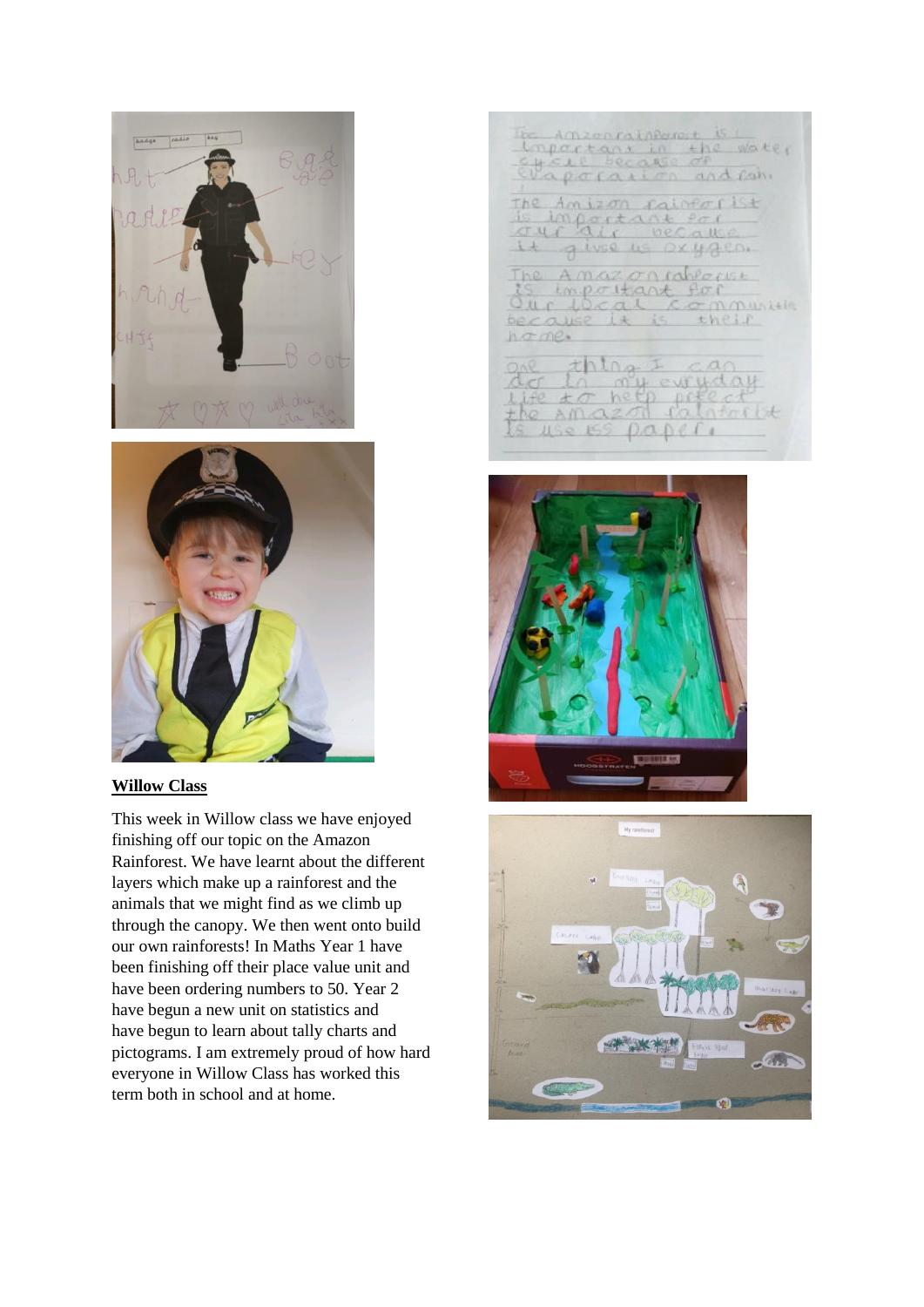

#### **Hawthorn Class**

The children have been working incredibly hard for the last 6 weeks and I am incredibly proud of them all! This week in Hawthorn, the children have started a unit on 'How to Train your Dragon' and so far have explored some of the characters and settings. In Maths, the children have been learning about fractions in Year 4 and units of measure and adding lengths in Year 3.

On Monday, the children had some fun Science investigations to explore. On Tuesday, the children took part in Safer Internet day, learning how to keep themselves safe when using the internet. Then on Wednesday, the children created their own paper dragons. Mrs Bowen's dragon looked more like a salmon but it made for some interesting evaluation! On Thursday, using inspiration from the How to Train your Dragon books and films, the children created their own dragons, focusing on the appearance and specific features they would like a dragon to have. A very busy last week in Hawthorn!

We will be starting a new topic after half term called 'A World of Colour' We will be exploring lots of different artists and art styles. In Science, we will be learning about different states of matter.







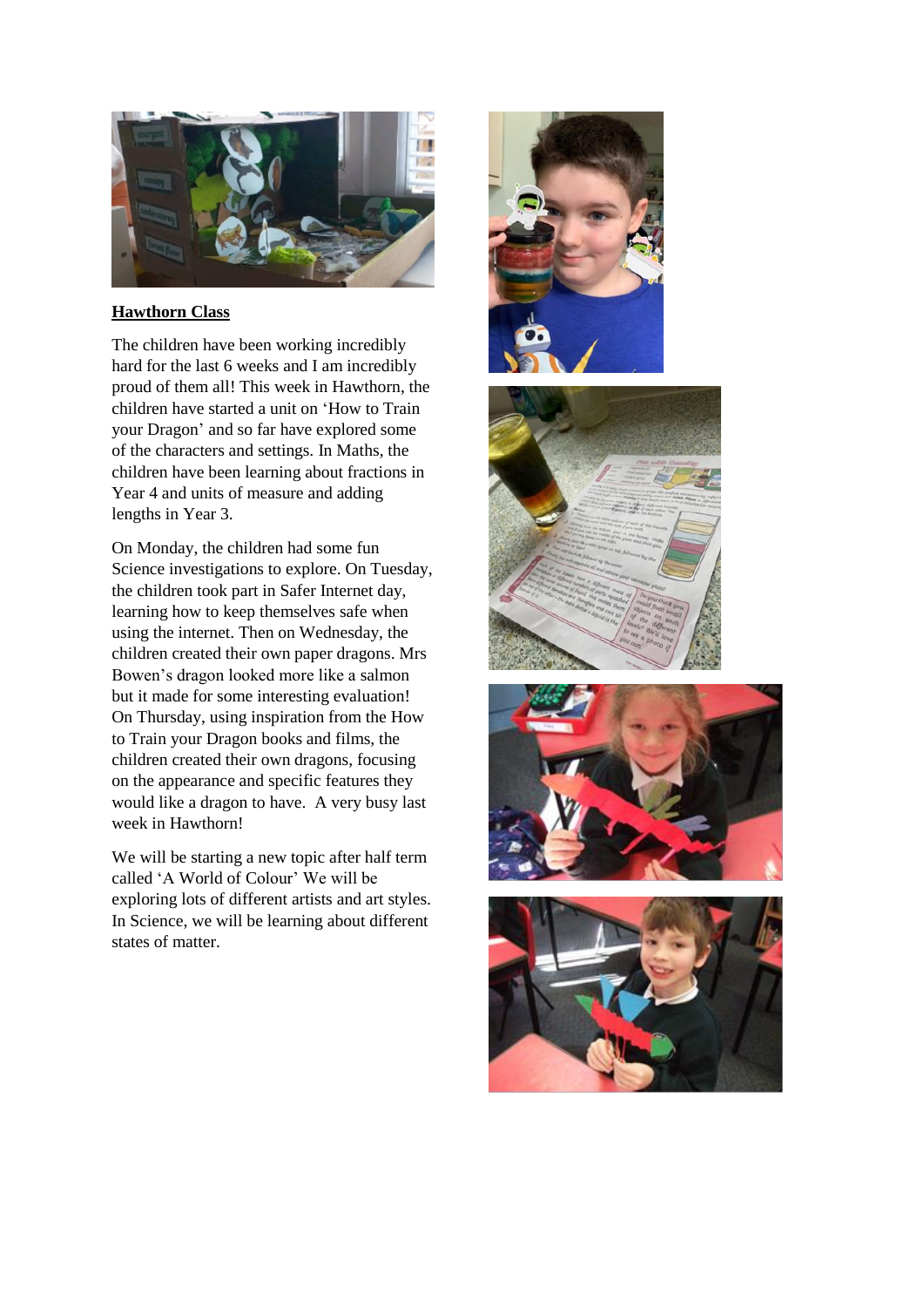



#### **Juniper Class**

In Year 5 and 6 this week we have been writing powerful persuasive speeches about Palm Oil in English using a range of language devices. I have been very impressed with the quality of the work this week and it is great to see how much effort children both at home and at school have put in over Term 3. In topic we have been learning about Greta Thunberg and how she aims to change the world for the better.

In Maths we have been consolidating our knowledge about line graphs which have included a range of real life problem solving questions. We took inspiration from the Bristol Bear Pit Bear, Ursa for Art this week and I have attached some lovely drawings that the children have created. The children also took part in the live online safety lesson delivered by BBC Teach which they really enjoyed.

We made it to half term! It is time to sit back, relax and stay safe. I hope to see everyone again in term 4!